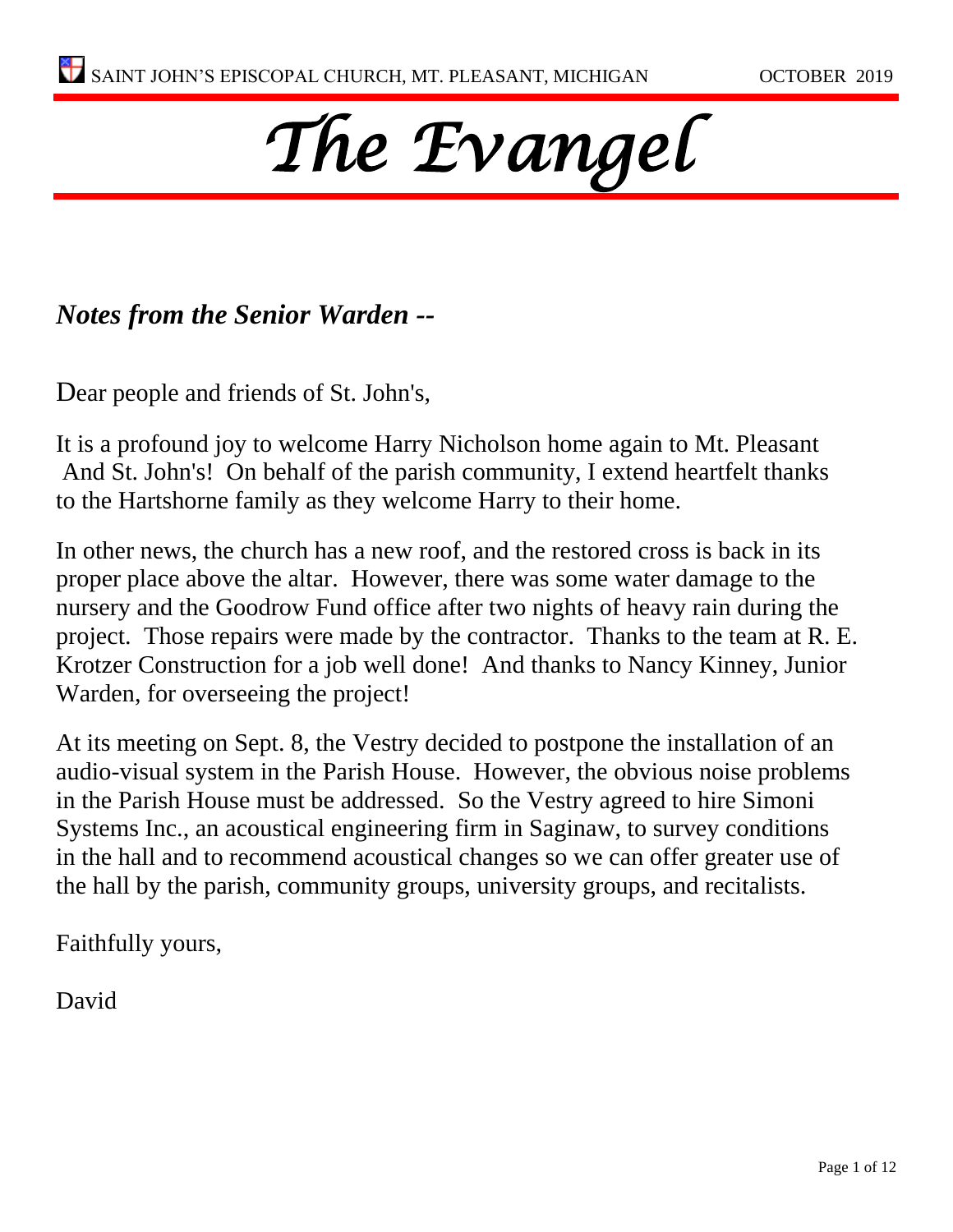

**Remember Our Homebound Members** Stop by to visit or drop a card to our parish members who are homebound.

## **Alma Dickerson**

461 E. Wing Rd., Mt. Pleasant 772-2516.

# **Al Neal**

Longtime member of St. John's, has moved to Brighton to be near his son. His new address is: Brookdale Brighton 833 E. Grand River Ave., Apt. 122 Brighton, MI 48116.

## **St. John's Prayer Group**

The 16 members of the Prayer Group offer petitions daily for the church and for specific requests. All parishioners are welcome to become members of



the Prayer Group or to submit requests by calling Sandy Wood, 773-9326, Martha Rarick, 773-7510, or the church office at 773-7448.



## **Home Communion**

Just a reminder: you should let the parish office know if you are ill and wish to receive communion or a visit from either the clergy or a Lay Eucharistic Minister



| <b>Brandon DeLong</b>   | $\overline{2}$ |
|-------------------------|----------------|
| Dr. Linda Susan Beard   | 3              |
| Pete L'Hommedieu        | 4              |
| <b>Matthew Alton</b>    | 6              |
| Allen Salmonsen         | 7              |
| Rod Leslie              | 16             |
| Sandy Wood              | 21             |
| Amy Redman              | 26             |
| <b>Aaron Hartshorne</b> | 27             |
| Anne Hiebert Alto<br>n  | 29             |
|                         |                |



| Gabriel Kney &     |    |
|--------------------|----|
| Mary Lou Nowicki   | 3  |
| Frank & Diane Benn | 10 |
| Christi Brookes &  |    |
| D. J. Proctor      | 12 |

# **<sup>P</sup>arish House Kitchen Linens**

If you took the kitchen towels and dish cloths home to wash after Coffee Hour, we do appreciate that! However…you need to remember to return them to the kitchen as soon as you can! We want to be sure that our next Hosts have fresh, clean linens when they are needed! Thank you!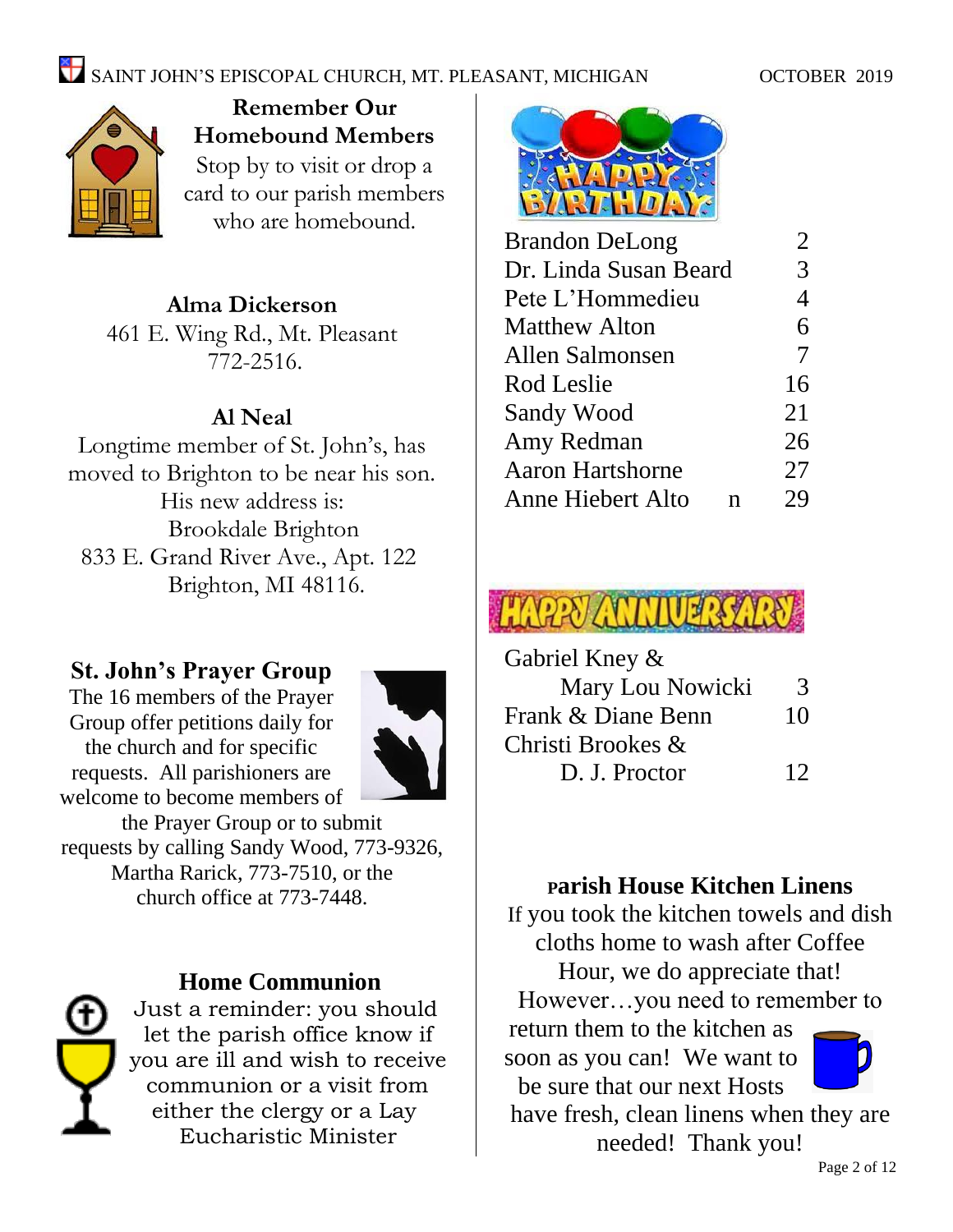# Outside the Tent

The poem that follows sounds as though it belongs in the season of Pentecost, those days when we celebrate the presence of the Holy Spirt among the disciples. They are huddled in fear, wondering how they can step out boldly to continue the work their lord and master has taught them to do. But all of us who do the work of the Church—in any season, in any place—wonder at one time or another how we can follow in the disciples' paths. We are afraid—we are uncertain—of the days that lie ahead. And so we gather weekly, and sometimes in between, to worship Jesus and to give him thanks for his grace. We tend to the day-to-day work of the parish: the search for a new rector, the pastoral calls to those who are sick or lonely; the nittygritty work of the Vestry. We grieve a much-loved priest, and we welcome his husband's return into our midst. By the time Pentecost comes around next year we will have grown and changed as a people of God.

May this anthem to the Spirit strengthen us as we venture into the new and challenging work of the people of God.

Peace, Nancy

#### **Spirit of Wind, Spirit of Flame**

Sometimes you whisper in my silent deep, stroking my stubborn soul, coaxing me from waking sleep. You hover round my weary path, folding me in gentle wings, lifting me on breezes of your hopes for me.

Sometimes you rush into my timid heart, a tempest of creative love whirling away the walls I've built to shield me from your heavenly power. Sometimes you come to me as soothing warmth, a quiet flame lighting my darkened mind, melting the winter of my fearful self. You flicker before me day and night, banishing my shadows with your comfortable grace.

Sometimes you burn into my soul, a firestorm of redemptive love, turning to ash the bastions I've built to hold at bay your devouring power,

Sometimes I have the courage to say, enter into me, fearsome dove, on this your holy feast: Spirit of wind, Spirit of flame.

ncf 2012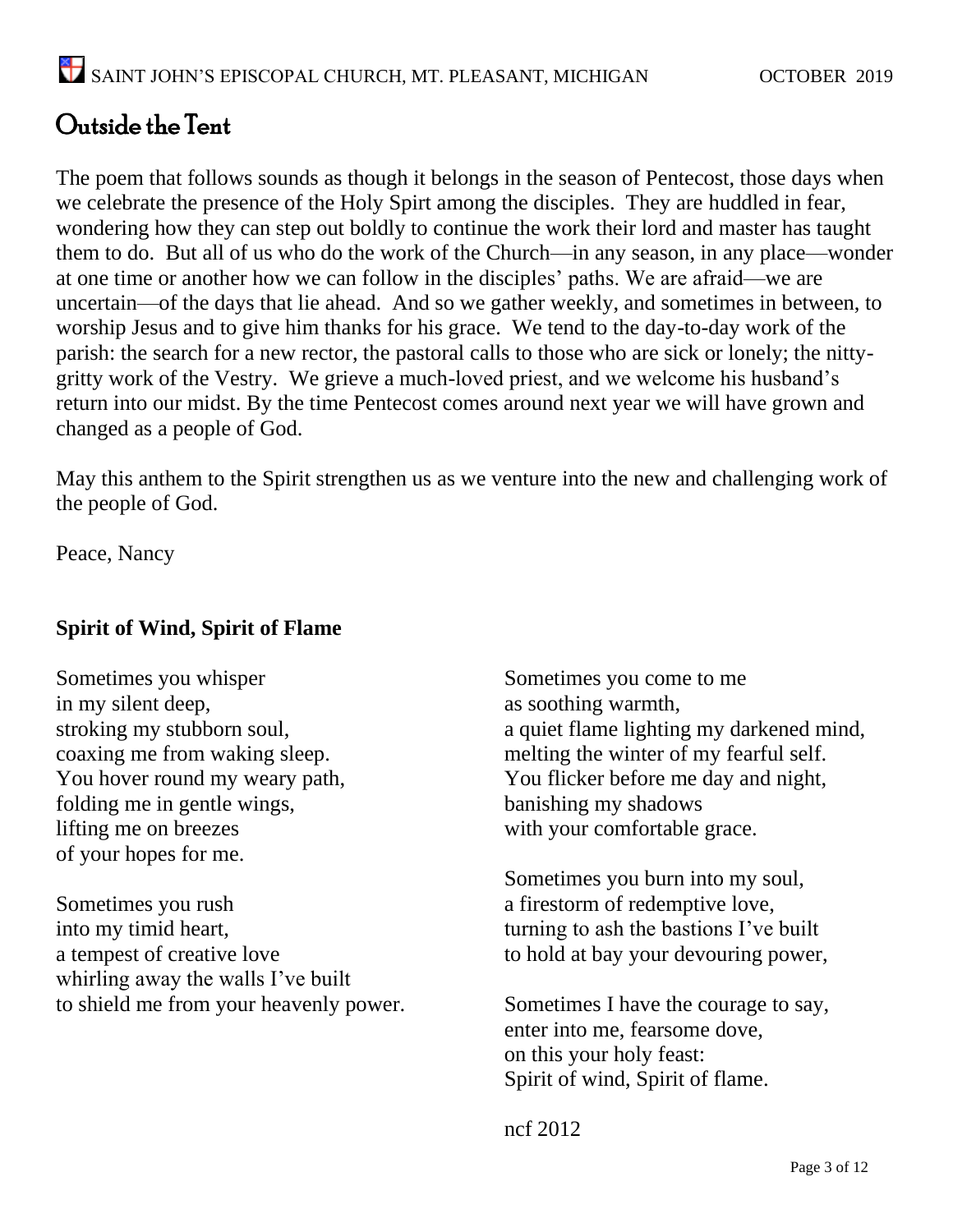

# October 2019 Sunday Lay Ministry

| <b>DATE</b>                                                                        | <b>LESSONS</b>                   | <b>PRAYERS</b>      | <b>GREETERS</b>       | <b>COFFEE</b><br><b>HOUR</b> | <b>ACOLYTES</b> | <b>ALTAR</b><br><b>GUILD</b> |
|------------------------------------------------------------------------------------|----------------------------------|---------------------|-----------------------|------------------------------|-----------------|------------------------------|
|                                                                                    |                                  |                     |                       | <b>HOSTS</b>                 |                 |                              |
| <b>October</b>                                                                     | 8:00 a.m.                        | 8:00 a.m.           |                       |                              |                 |                              |
| 6                                                                                  | Jim Thurston                     | <b>Jim Thurston</b> | Joan Kadler           | <b>Sharon Bolton</b>         | Emma            | Pamela                       |
|                                                                                    | 10:00 a.m.                       | 10:00 a.m.          | and Mary              | and Elizabeth                | Dingman         | Dingman                      |
| 17                                                                                 | Karen                            | <b>Henry Fulton</b> | Kiesgen               | <b>Brockman</b>              |                 |                              |
| <b>Pentecost</b>                                                                   | Vaaranauskas                     |                     |                       |                              |                 |                              |
|                                                                                    | Lectionary Habakkuk 1:1-4, 2:1-4 |                     | Psalm 37:1-10         | 2 Timothy 1:1-14             | Luke 17:5-10    |                              |
| <b>October</b>                                                                     | 8:00 a.m.                        | 8:00 a.m.           |                       |                              |                 |                              |
| 13                                                                                 | <b>Barbara</b>                   | Carol Lauffer       | David,                | Clancy                       | Rex             | Pamela                       |
|                                                                                    | Sheperdigian                     |                     | Nancy and             | and Pat                      | Dingman         | Dingman                      |
| 18                                                                                 | 10:00 a.m.                       | 10:00 a.m.          | Matthew               | DeLong                       |                 |                              |
| <b>Pentecost</b>                                                                   | Jessica                          | Nancy               | Kinney                |                              |                 |                              |
|                                                                                    | Vinciguerra                      | Hartshorne          |                       |                              |                 |                              |
| Lectionary                                                                         | 2 Kings 5:1-3, 7-15c             | Psalm 111           | 2 Timothy 2:8-15      |                              | Luke 17:11-19   |                              |
| <b>October</b>                                                                     | 8:00 a.m.                        | 8:00 a.m.           | Ulana                 |                              |                 |                              |
| 20                                                                                 | Judy Wagley                      | Martha Rarick       | Klymyshyn             | David and                    | Matthew         | Ella Jo                      |
|                                                                                    | 10:00 a.m.                       |                     | and Lynne             | Jennifer                     | Kinney          | Ragan                        |
| 19                                                                                 | Anne Hiebert                     | 10:00 a.m.          | L'Hommedieu           | Dingman                      |                 | and David                    |
| <b>Pentecost</b>                                                                   | Altonrt                          | Joan Kadler         |                       |                              |                 | Shirley                      |
| Lectionary                                                                         | Genesis 32:22-31                 | Psalm 121           | 2 Timothy 3:14-4:5    | Luke 18:1-8                  |                 |                              |
| <b>October</b>                                                                     | 8:00 a.m.                        | 8:00 a.m.           |                       |                              |                 |                              |
| 27                                                                                 | Candy                            | Peg Hicks           | Rod Leslie            | Ford and                     | Adam            | Ella Jo Ragan                |
|                                                                                    | Henderswon                       |                     | and Marian            | Pamela                       | <b>Baker</b>    | and David                    |
| 20                                                                                 | 10:00 a.m.                       | 10:00 a.m.          | Matyn                 | Dingman                      |                 | Shirley                      |
| <b>Pentecost</b>                                                                   | Ralph Baber                      | Mary Kiesgen        |                       |                              |                 |                              |
| Lectionary                                                                         | Sirach 35:12-17                  | Psalm 84:1-6        | 2 Timothy 4:6-8,16-18 |                              | Luke 18:9-14    |                              |
| <b>November</b>                                                                    | 8:00 a.m.                        | 8:00 a.m.           |                       |                              |                 |                              |
| 3                                                                                  | Peg Hicks                        | Candy               | Colin, Anne,          | Joan Kadler                  | Emma            | Pamela                       |
|                                                                                    |                                  | Henderson           | and Matthew           | and Mary                     | Dingman         | Dingman and                  |
| 21                                                                                 | 10:00 a.m.                       |                     | Alton                 | Kiesgen                      |                 | Harriett                     |
| <b>Pentecost</b>                                                                   | Mary Ellen                       | 10:00 a.m.          |                       |                              |                 | White                        |
| <b>All Saints</b>                                                                  | Cochrane                         | Sandy Wood          |                       |                              |                 |                              |
| Daniel 7:1-3,15-18<br>Lectionary<br>Psalm 149<br>Ephesians 1:11-23<br>Luke 6:20-31 |                                  |                     |                       |                              |                 |                              |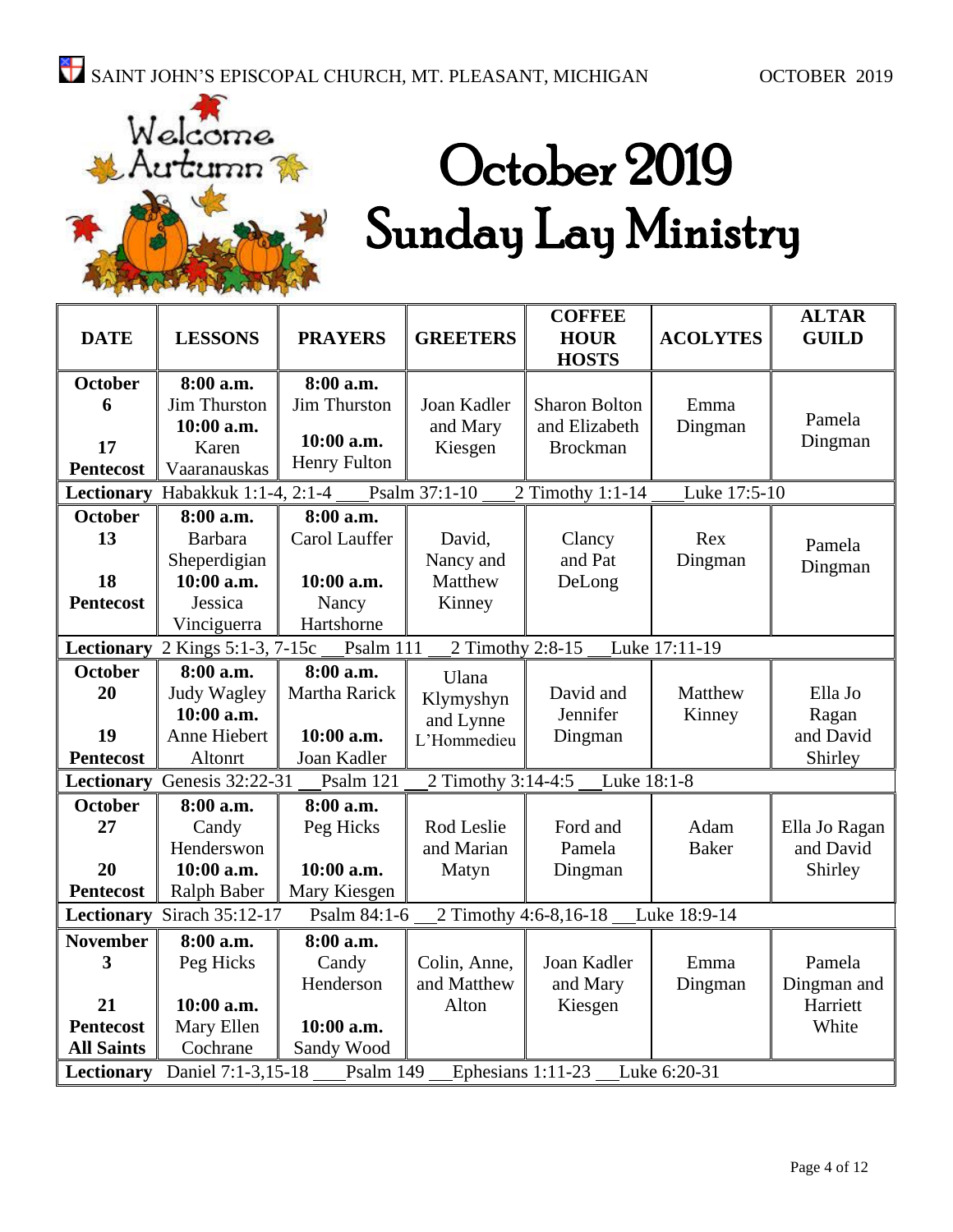| Sunday                                    | Monday7                 | Tuesday                                        |    | Wednesday      | Thursday                                       |                | Friday                             | Saturday                                             |
|-------------------------------------------|-------------------------|------------------------------------------------|----|----------------|------------------------------------------------|----------------|------------------------------------|------------------------------------------------------|
|                                           |                         |                                                |    | $\overline{2}$ |                                                | $\overline{3}$ | $\overline{\mathbf{4}}$            | 5 <sup>1</sup>                                       |
|                                           |                         | 10 a.m. Tai Chi                                |    |                |                                                |                | <b>Office Closed</b>               |                                                      |
|                                           |                         | 5:30 pm Yoga<br>7 p.m Compassionate<br>Friends |    | 6:30 p.m. Yoga | 10 a.m. Tai Chi<br>5:30 p.m.<br>ChoirRehearsal |                |                                    | 10 a.m. St.<br>Demetrious<br>Greek Orthodox<br>meets |
| Pentecost 17<br>6                         | 7                       |                                                | 8  | 9              |                                                | 10             | 11                                 | 12                                                   |
| 8 Holy Eucharist, said                    | 12 p.m. DOK             |                                                |    |                |                                                |                | <b>Office Closed</b>               |                                                      |
| 9 Sunday School                           |                         | 10 a.m. Tai Chi                                |    |                | 10 a.m. Tai Chi                                |                |                                    |                                                      |
| 10 Choral Eucharist                       | 4 p.m. Music            |                                                |    |                |                                                |                |                                    |                                                      |
| 10 Pine River                             | Meeting                 |                                                |    |                | 5:30 p.m.                                      |                |                                    |                                                      |
| 5 Eucharist at Emmas                      |                         | 5:30 pm Yogaa                                  |    | 6:30 p.m. Yoga | ChoirRehearsal                                 |                |                                    |                                                      |
| 5 Yoga                                    | 6 p.m. EfM              |                                                |    |                |                                                |                |                                    |                                                      |
| $\overline{13}$<br>Pentecost 18           | 14                      |                                                | 15 | 16             |                                                | 17             | 18                                 | 19                                                   |
| 8 Holy Eucharist, said                    | 9:30 a.m. Staff         |                                                |    |                | 10 a.m. Tai Chi                                |                | <b>Office Closed</b>               |                                                      |
| 9 Sunday School                           | Meeting                 | 10 a.m. Tai Chi                                |    |                |                                                |                |                                    |                                                      |
| 10 Choral Eucharist                       |                         |                                                |    |                |                                                |                |                                    |                                                      |
| 10 Pine River                             | 4 p.m. Music            |                                                |    |                | 5:30 p.m.                                      |                |                                    |                                                      |
| <b>Vestry Meeting</b>                     | Meting                  | 5:30 p.m. Yoga                                 |    | 6:30 p.m. Yoga | ChoirRehearsal                                 |                |                                    |                                                      |
| 5 Eucharist at Emmas                      |                         |                                                |    |                |                                                |                |                                    |                                                      |
| 5 Yoga                                    | 6 p.m. EfM              |                                                |    |                |                                                |                |                                    |                                                      |
| 20<br>Pentecosr 19                        | 21                      |                                                | 22 | 23             |                                                | 24             | 25                                 | 26                                                   |
| 8 Holy Eucharist, said                    |                         |                                                |    |                |                                                |                | <b>Office Closed</b>               |                                                      |
| 9 Sunday School<br>10 Choral Eucharist    | 4 p.m. Music            | 10 a.m. Tai Chi                                |    |                | 10 a.m. Tai Chi                                |                |                                    |                                                      |
| 10 Pine River                             | Meeting                 |                                                |    |                | 5:30 p.m.                                      |                |                                    |                                                      |
| 5 Eucharist at Emmas                      | 6 p.m. EfM              |                                                |    | 6:30 p.m. Yoga | ChoirRehearsal                                 |                |                                    |                                                      |
| 5 Yoga                                    |                         | 5:30 p.m. Yoga                                 |    |                |                                                |                |                                    |                                                      |
| 27                                        |                         |                                                | 29 | 30             |                                                |                |                                    |                                                      |
| Pentecost 20                              | 28                      |                                                |    |                | All Hollows' Eve                               | 31             | November 1<br><b>Office Closed</b> | $2^{\circ}$                                          |
| 8 Holy Eucharist, said<br>9 Sunday School |                         | 10 a.m. Tai Chi                                |    |                | 10 a.m. Tai Chi                                |                |                                    |                                                      |
| 10 Choral Eucharist                       | 4 p.m. Music<br>Meeting |                                                |    |                |                                                |                |                                    |                                                      |
| 10 Pine River                             |                         |                                                |    |                | 5:30 p.m.                                      |                |                                    |                                                      |
| 5 Potluck & Eucharist                     | 6 p.m. EfM              |                                                |    | 6:30 p.m. Yoga | ChoirRehearsal                                 |                |                                    |                                                      |
| at Emmas                                  |                         | 5:30 p.m. Yoga                                 |    |                |                                                |                |                                    |                                                      |
| 5 Yoga                                    |                         |                                                |    |                |                                                |                |                                    |                                                      |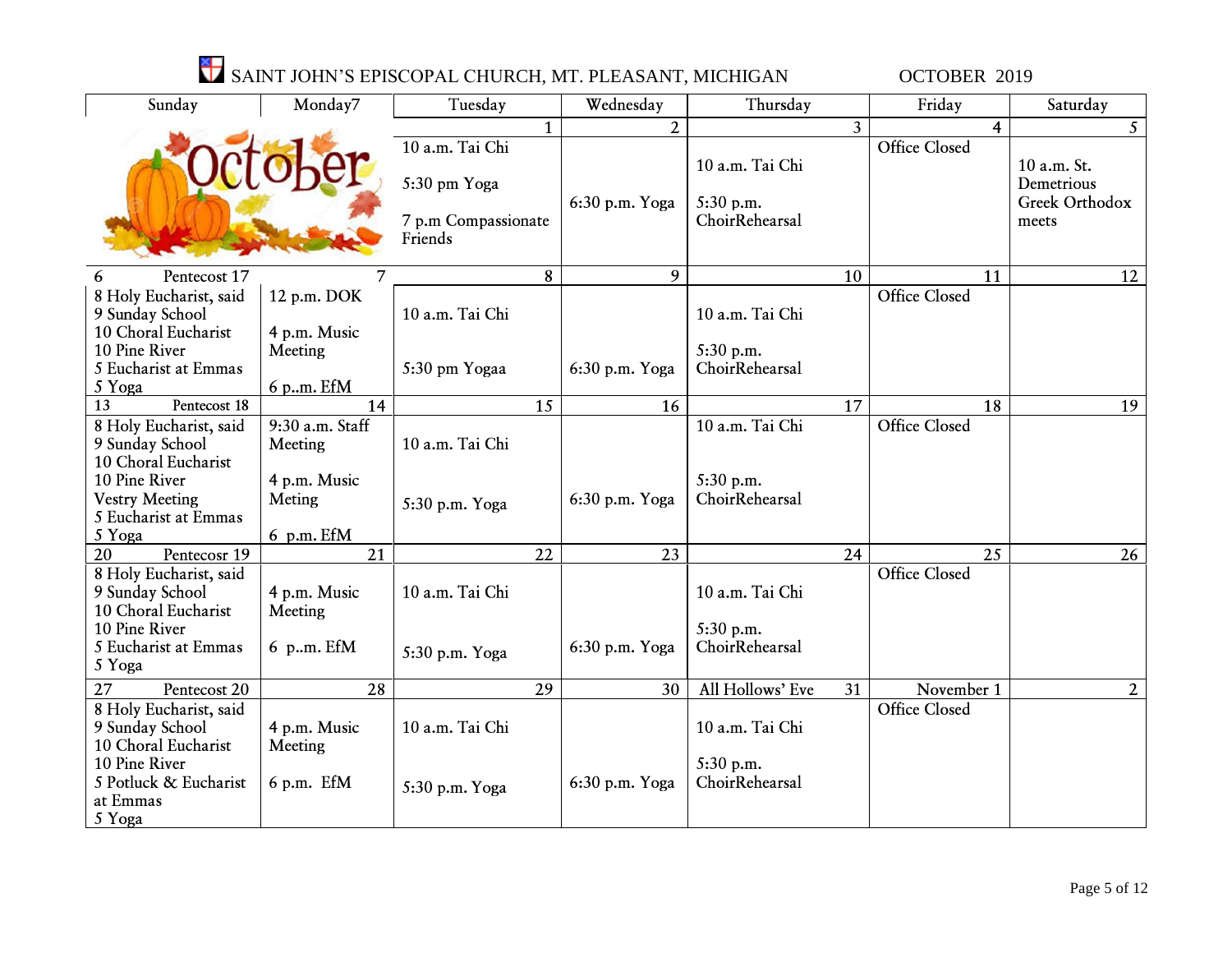**This is our Greeter/Coffee Hour Host Schedule—If you cannot serve on the date you were given, please exchange dates with someone else on the list and call the Parish Secretary at 773-7448**

**Greeters**



## **October**

- Joan Kadler and Mary Kiesgen
- David, Nandy, and Matthew Kinney
- Ulana Klymyshyn and Lynne L'Hommedieu
- Rod Leslie and Marian matyn

# **November**

- Colin, Anne, and Matthew Alton
- Sharon Bolton and Sandy Wood
- Tom and Mary Ellen Cochrane
- David and Jennifer Dingman

# **December**

- Ford and Pamela Dingman
- Joan Kadler and Mary Kiesgen
- David, Nancy and Matthew Kinney
- Ulana Klymyshyn and Lynne L'Hommedieu
- Volunteers needed Call Office 773-7448

**Coffee Hour Hosts**



## **October**

- Sharon Bolton and Elizabeth Brockman
- Clancy and Pat DeLong
- David and Jennifer Dingman
- Ford and Pamela Dingman

# **November**

- Joan Kadler and Mary Kiesgen
- Ulana Klymyshyn and Lynne L'Hommedieu
- Rod Leslie and Marian Matyn
- D.J. and Misha Proctor and Christi Brookes

# **December**

- Colin, Anne, and Matthew Alton
- Sharon Bolton and Elizabeth Brockman
- Clancy and Pat DeLong
- David and Jennifer Dingman
- Bring your leftover holiday goodies to share!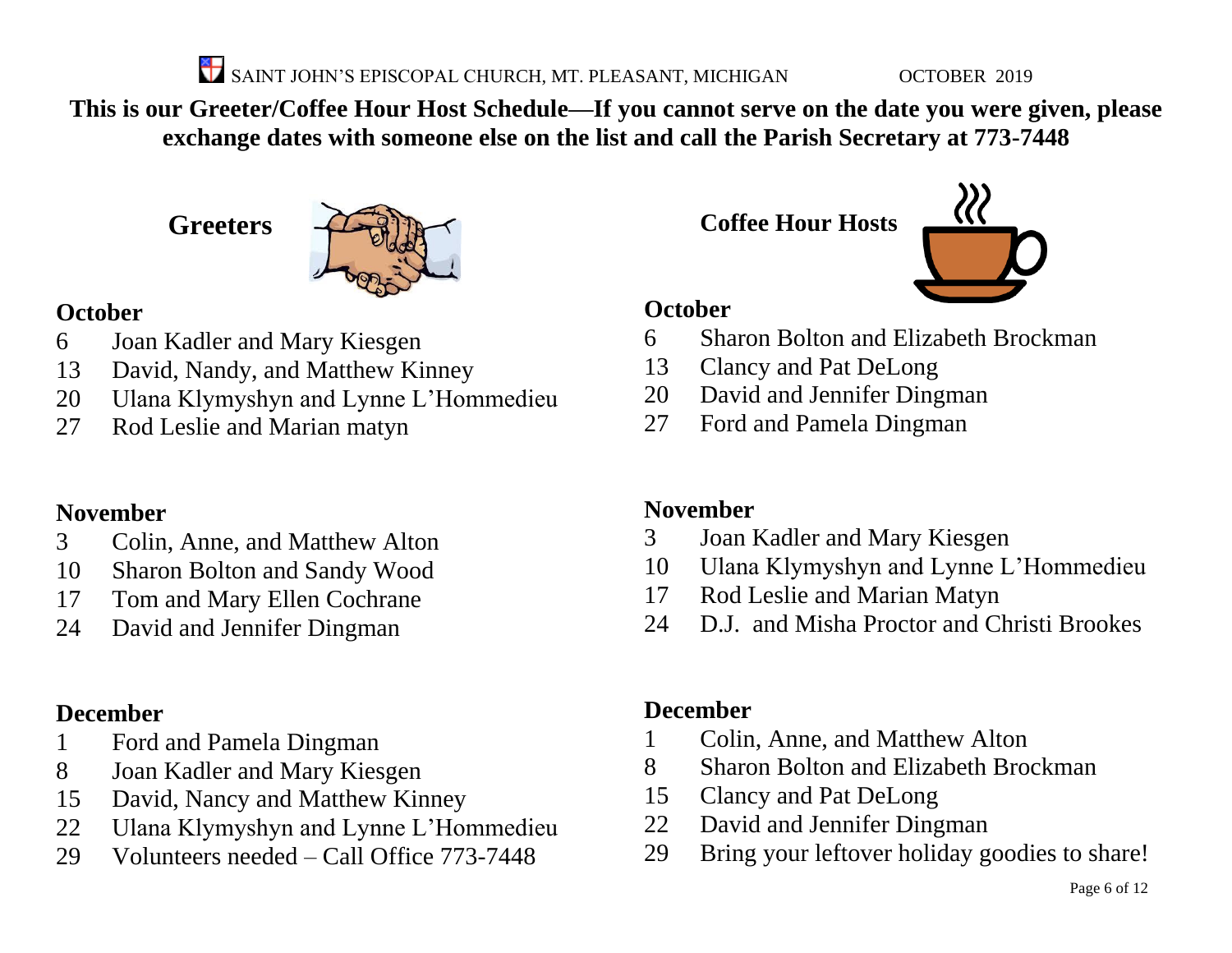#### **St. John's Episcopal Church Vestry Minutes, September 8, 2019**

Present are Adam Baker (clerk), Ulana Klymyshyn, David Shirley, Nancy Herman-Kinney, Ella Jo Regan, Harriett White, Eric Vinceguerra, Clancy DeLong, Diane Steir, Tom Cochrane.

David opened with a prayer.

Eric moved to approve the amended minutes from August, Ulana seconded. Vestry approved. Adam reported that Search Committee did not have a quorum for most of the summer, so they did not meet. Committee will meet next week and get going on planning for cottage meetings. Nancy suggested that the carpet in the narthex and sanctuary could use a cleaning and asked for guidance on what to do. Vestry suggested she look at bids in October. Nancy reported that over the sanctuary, there were different sized pieces of wood from 1882 that were coming down vertically and were rotten and full of gaps. There were essentially no boards under the shingles. Given the requirements to bring us up to code, the added cost would be \$4476. David Shirley agreed to cover that cost (Thanks David!!!).

David reported that he would like approval to go forward with the survey for the acoustic work for the Parish Hall. Tom reminded Vestry we need to be clear about how we intend to use the hall, to guide the goals for the survey. Eric moved Vestry approve David to initiate the survey for the acoustic work in the Parish Hall, Harriett seconded. Vestry approved. Nancy reported that Travis was willing to paint the lantern and the sign, but their schedules have

not worked out. Diane suggested we consider using will.

Clancy completed the financial report. The Stewardship Campaign is scheduled for mid-October. Ulana reminded Vestry that the upcoming cottage meetings must be scheduled so they do not conflict with the Stewardship meetings. Mortgage is down to \$135,000, so it is inching down.

David checked with Ulana that the homeless shelter was still scheduled for the first two weeks in

November, which it is.

David reported that Nancy is available for morning prayer on October 13th, so we do not need to find a supply priest.

David passed around the letter of agreement with Dennis Flynn. Tom suggested that we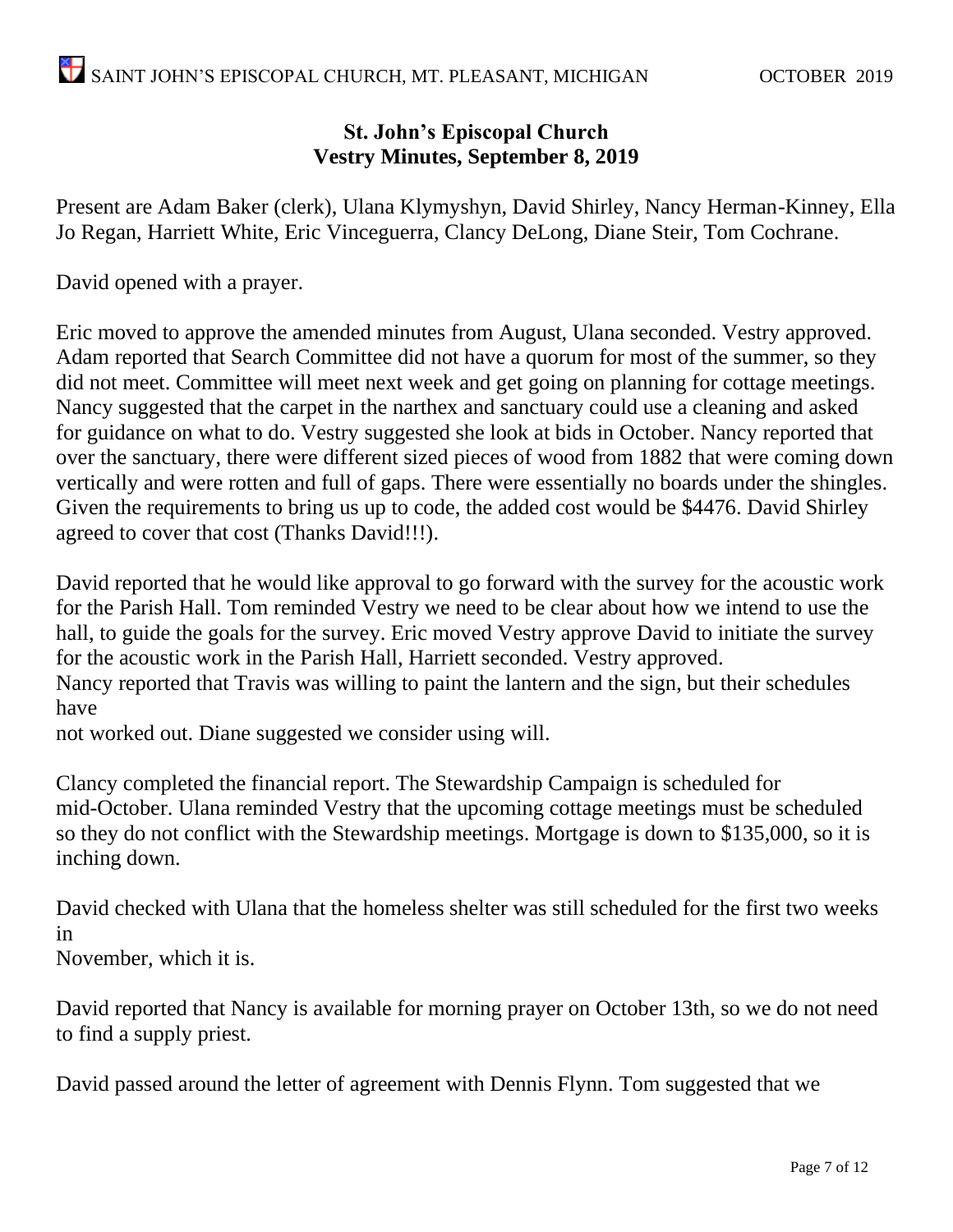approve the letter as it, but continue to research the bench fee issue and maybe add it as an addendum later. Ulana suggested we consult with Gordon and have him look over the language. David suggested we cross out 'recitalists' from section 6 of the responsibilities of St. Johns.

Tom and Nancy suggested we try the blessing of the animals in the church garden rather than the church. Vestry expressed approval of the idea.

Ella moves Vestry adjourn, David seconded. Vestry adjourned.

Next meeting scheduled for October 13th.

Adam Baker, Clerk St. John's Vestry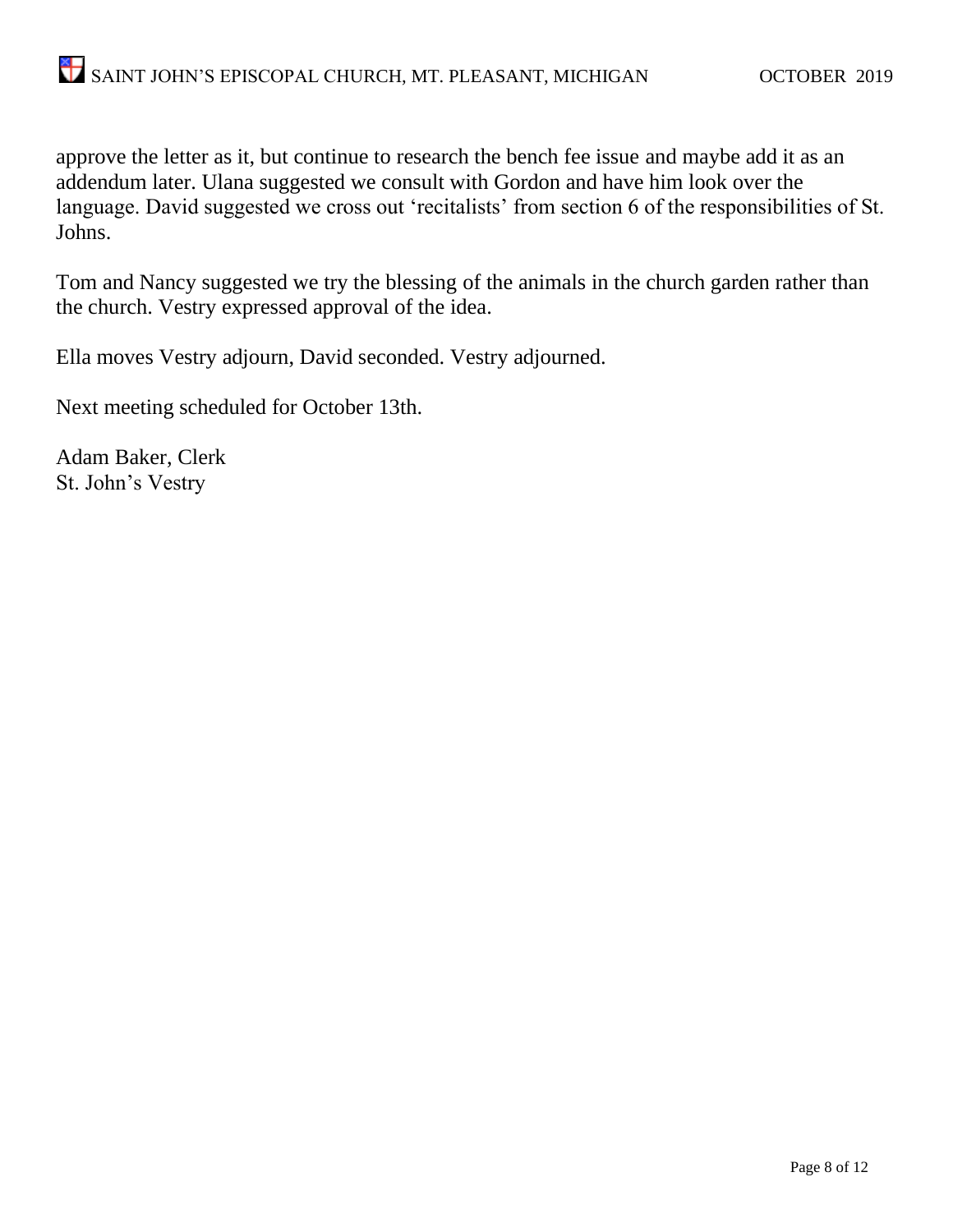#### **August 2019 Financial Report**

Below is a summary of operating fund activity through the end of August (66.67%).

| Operating fund receipts over (under) expenditures \$ 6,832.01 |  |
|---------------------------------------------------------------|--|

The Capital Fund reserve for which to draw mortgage payments is below the amount to cover September's payment. Funds from other sources may be needed to cover September's payment. Please verify that your Capital Fund pledge amounts are up to date.

Operating income and expenses track very closely to budget through August. A 50% down payment (\$8,650) for the new roof has been made. However, an unforeseen expense for replacing the underlying plywood sheets and an anticipated expense of removing bat guano are not included in the quoted cost of \$17,300.

The campaign to retire the mortgage will commence once additional capital expenditures are known (new roof, noise dampening system, etc.).

#### **Cash balances on August 31, 2019 are as follows:**

**Capital Campaign funds balance on August 1, 2019.......................4,000.98 Capital Campaign funds balance on August 31, 2019........................827.29**

#### **Capital Fund Activity For August:**

 **Net Activity ..................................................... (3,173.69)**

#### **BUILDING PROJECT**

 Total Capitalized Expenses..................................442,345.71 Non-Capitalized Expenses (Bank Fees/Interest) ...23,635.31

|--|--|--|--|--|

| <b>Anticipated Expenses:</b> |  |
|------------------------------|--|
|                              |  |
|                              |  |

#### **TOTAL PROJECT COST.....................................475,910.92**

Clancy DeLong Parish Treasurer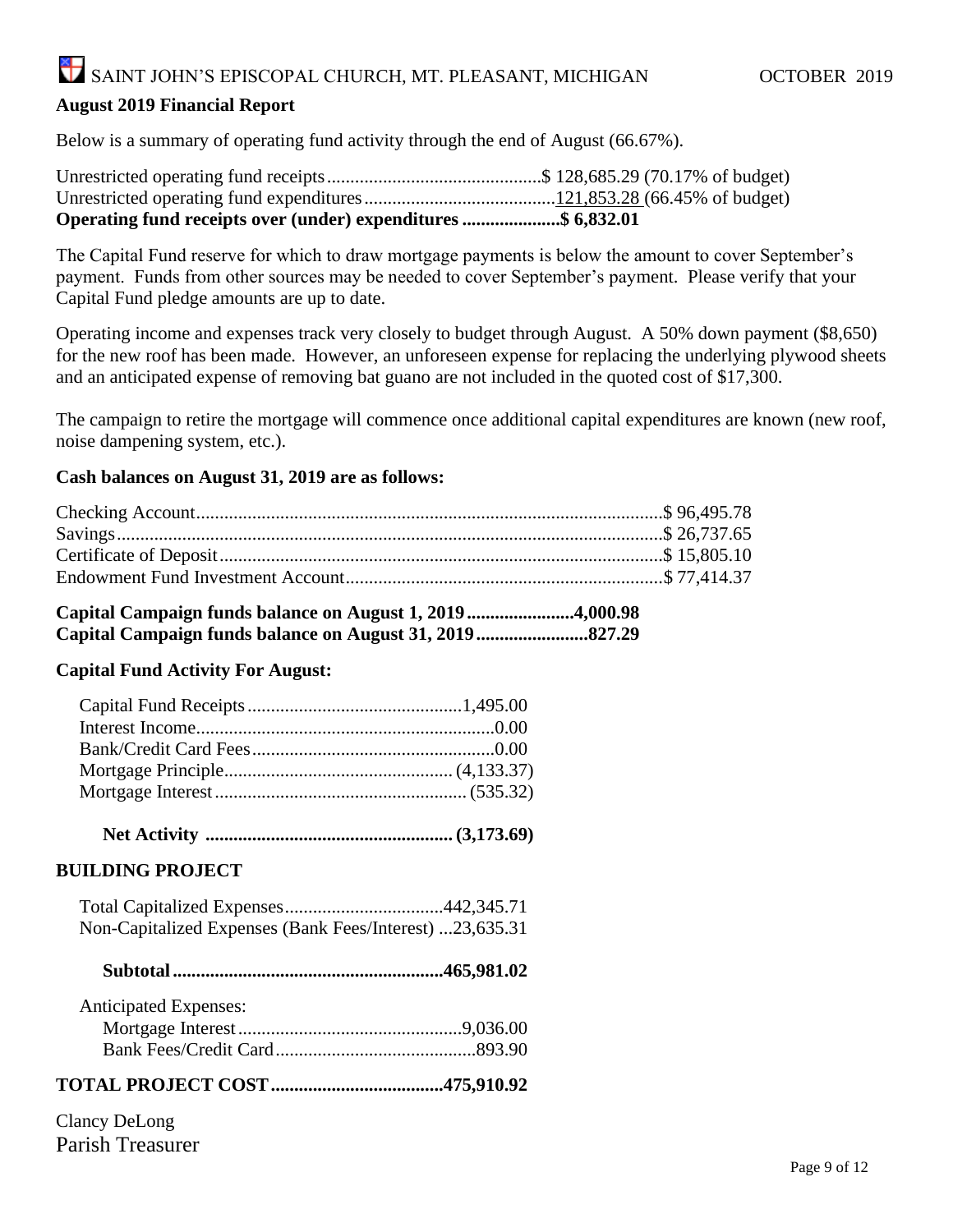#### **ANGLICAN WORTHIES**

#### 349. Stubbs, William (1825-1901) Bishop and historian

Raised in Yorkshire as an Evangelical in modest circumstances, by college he was a Tractarian as befitted his faith in the constitution and the medieval heritage of his country. He could trace his ancestry to a William Stubbs in the fourteen century; his ancestry," states his biographer, J. Campbell, "mattered to him and for his view of English history." His earliest schooling introduced him to the ancient and modern languages--and even Anglo-Saxon! At the grammar school in Ripon he attracted the attention of Bishop Charles Longley, who "secured" for him a "servitorship" at Christ Church, Oxford. As a servitor he had no social status; his widowed mother struggled to hold the family together. Nevertheless, Stubbs took a first in classics, the kind of accomplishment in the English educational system that never goes unrecognized. He also developed an interest in English medieval history, which was not part of the university curriculum! (His father had taught him to read old documents and records in the courthouse in Stubbs' home town.) Stubbs nourished this interest reading in his college library.

On 1850 Stubbs was ordained to Navestock, Essex, a living he held for sixteen productive years. Stubbs added to his income working as an inspector of Schools; he also took in private pupils, among whom was the young poet Swinburne! And he married the schoolmistress!

Stubbs gained his fame as a scholar and editor of English medieval manuscripts. His first publication was his *Registrum sacrum Anglicanum* (1858), which verified the episcopal succession of all English dioceses from the beginning of the kingdom. This was the result of ten years' visits to other dioceses to examine their manuscripts and records. This study was the foundation of all later work. During this period he published several studies of particular dioceses and a number of periodical pieces, which established his reputation.

Stubbs established himself as the leading authority in medieval English history with the first of nineteen contributions to the Rolls Series, starting in 1863 with a commission to edit the *Chronicles and Memorials of Richard I*. The Rolls Series had been established six years earlier to publish documents of Great Britain in the Middle Ages, bringing together all the known early English records in their original form. (His last contribution was in 1889.) Moreover, his introductions sometimes ran to a hundred pages! By modern estimation he slighted unpublished materials and paid little attention to the holdings of the Public Record Office. Otherwise, his editions are still useful to historians today.

He angled for the professorship in modern history at Oxford and finally succeeded in 1866. Despite qualified competition, he had sufficient connections for the appointment. This position he held until 1884. It took some time, however, for the university to include Stubbs' historical studies to be absorbed into the traditional degree programs for undergr6aduates, but Campbell states that by 1872 modern history "became the largest school in the university," embracing all the colleges. Stubbs' lectures were published in multiple editions; some after his death. He was not, on the other hand, an effective lecturer, despite his fame; students were not comfortable with his obvious rigor.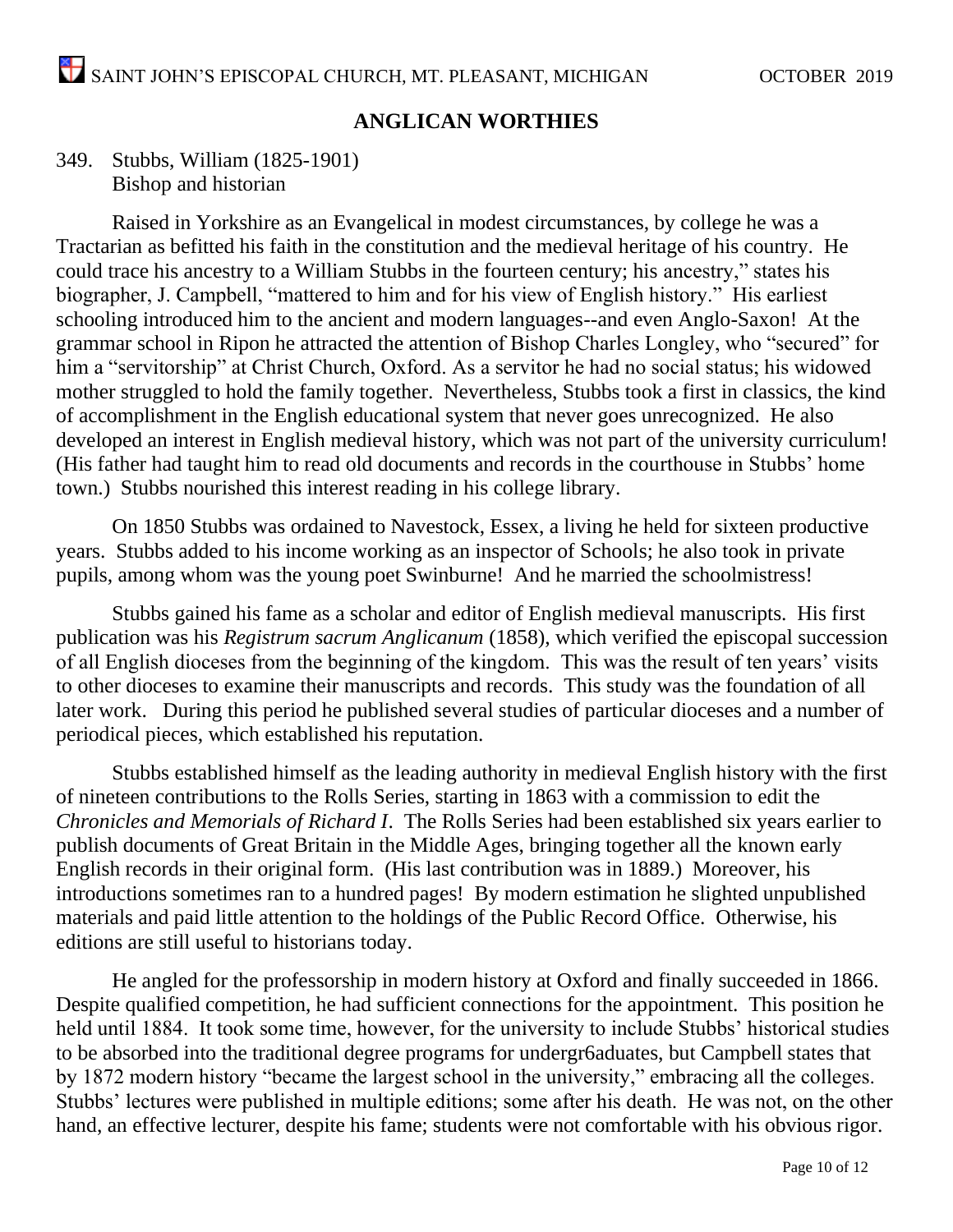As an appointed fellow of Oriel, he had a friend at Balliol in Benjamin \*Jowett, despite religious differences.

Stubbs' masterwork was two volumes: *Selected Charters and other Illustrations of English constitutional history from the earliest times to the reign of Edward I* (1870) and *The Constitutional History of England in its Origins and Development* (1873-1878). Stubbs believed that a knowledge of one's country's constitution was essential to an English educational program. "It is not creditable to us as an educated people" that students should be taught the origin of Athenian democracy and not be acquainted with the generation of our own legal institutions, "which have exercised on the civilized world an influence not inferior certainly to that of Classical nations." English constitutional history showed "a distinct growth from a well-defined germ to full maturity. . . a growth whose life and developing power lies deep in the very nature of the people." Constitutional history, therefore, was more than a collection of charters and documents, but "the piecing of the links of a perfect chain." The volume was distinguished by an incredible range of learning, amply annotated. No such work had ever been written before.

Both books became required texts in history in the colleges. The historian G.M. Trevelyan declared that he read Stubbs "as a regimen of the modern type of scientific history at its best," to contrast with the more "literary" work of Gibbon, Macaulay, and Alexander Carlyle." The *History* reached nine editions before Stubbs' death.

Stubbs' next work was *Councils and Ecclesiastical Documents Covering the History of the Anglo-Saxon Church* (1878). Campbell says, "Stubbs' devotion to work such as that involved in the preparation of this volume is a reminder of the intimate relationship between his position as a church man and as an historian. The continuity of the Church of England, through its medieval past to apostolic times, was of fundamental importance to him." To this he added four hundred brief lives of Anglo-Saxons to the *Dictionary of Christian Biography* (1877-1887).

Stubbs received more honorary degrees throughout Europe than need be mentioned. Disraeli named him a canon at St. Paul's. In 1881 he was named to the Royal Commission on ecclesiastical courts, where he was obliged to listen to the tiresome debates on the thin line between secular and sacradotal authority, which continued to plague the Church since the \*Oxford Movement. His career as an historian ended in 1884 with his appointment as Bishop of Chester, where he immediately demanded the creation of more parishes (with schools) to serve the growing industrial population. Four years later he was presented to the wealthy but contentious diocese of Oxford. He was no stranger there! He was named a curator of the Bodleian, that wonderful library. But he was wearing out. A contemporary recalled that "age began to tell on him, and he found his routine work increasingly laborious and irksome." In 1901 he performed his last public duty, preaching in London before the new king, Edward VII and his guest, the Kaiser. Two months later he died, his workaholic life finished.

John Moorman, historian of the English Church, credits Stubbs as the beginning of a tradition of history among academic historians, notably the nine volumes of the *History of the English Church*, edited by W.R.W. Stephens and W. Hunt, which I have used extensively in my work on these Worthies.